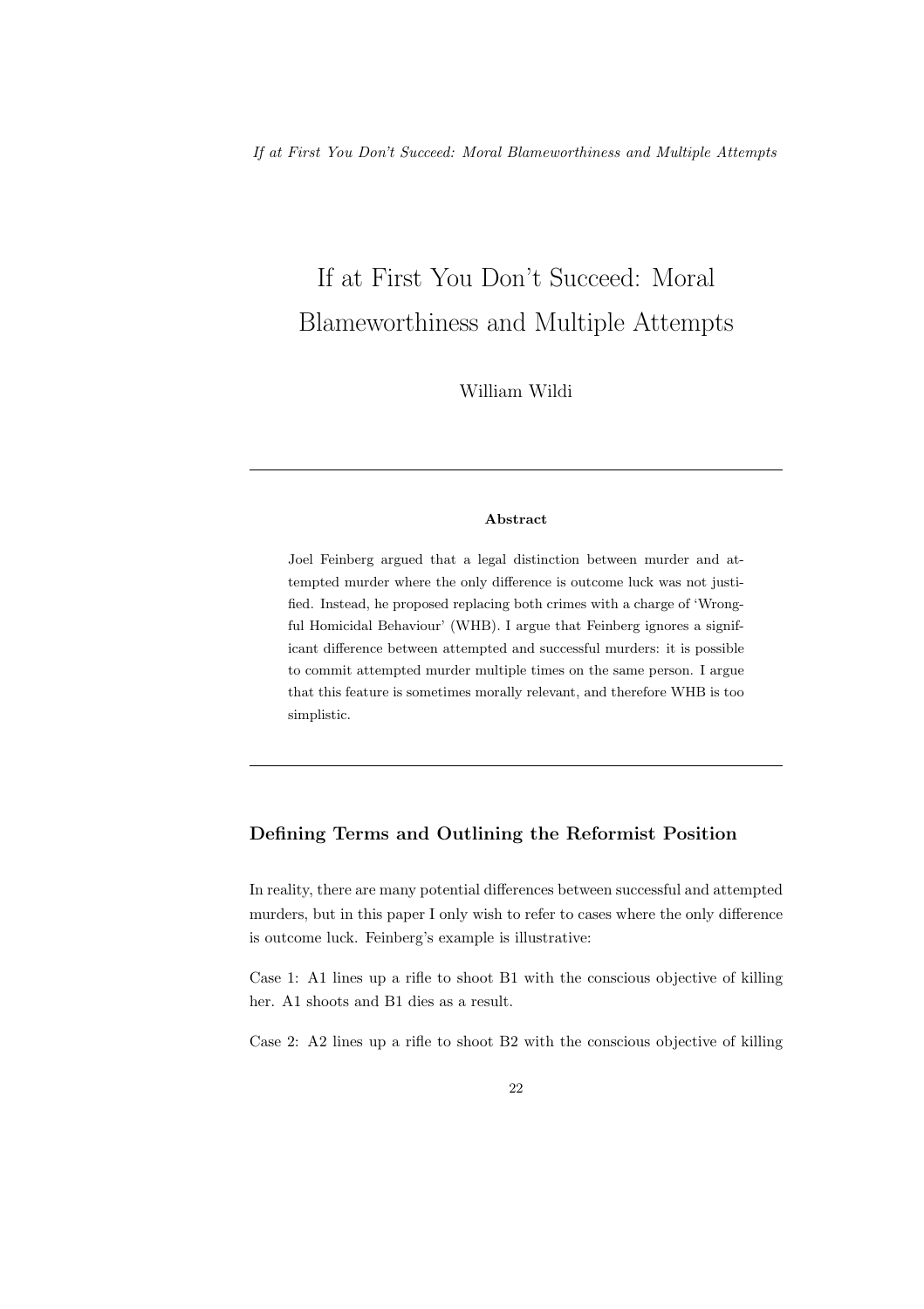her. A2 shoots, and although the shot is on target, a bird flies in front of the bullet, and B2 is unharmed and escapes.<sup>1</sup>

The traditionalist position supports a punishment differential (PD, I borrow this term from Christopher, 2014) between A1 and A2 while the reformist position opposes the PD, and argues that A1 and A2 should receive identical sentences. Feinberg justifies the reformist position on the principle of proportionality (PP): which requires that the severity of the punishment be proportional to the moral blameworthiness of the offense. <sup>2</sup> His argument could be formalised as follows:

1. If two offenders are equally blameworthy of an offence, then they deserve an equal punishment. (PP)

2. The only difference between attempted and successful offenders is the consequences produced.

3. The consequences produced do not affect the blameworthiness of offenders.

4. Attempted and successful offenders are equally blameworthy. (2, 3)

5. Attempted and successful offenders should receive an equal punishment. (1, 4)

Why is (3) true? Feinberg argues that a PD based on consequences allows punishments to be determined not by their deserts but by luck, plain and simple. <sup>3</sup> A2 should not receive a gentler sentence than A1 when A2 committed an equally abhorrent act, but was lucky (or unlucky) enough that his victim did not die.

Feinberg's alternative proposal is that the causal condition is removed from criminal liability, so that for a crime to occur it is not necessary that some consequence results from the action. The crimes of murder and attempted murder would be changed to Wrongful Homicidal Behaviour (WHB), which would be much like a murder charge, except without the condition that the victim dies.<sup>4</sup>

<sup>1</sup> Feinberg, Joel, Problems at the Roots of Law (New York: Oxford, 2003), 77-78

<sup>2</sup> Feinberg, Problems at the Roots of Law, 78

<sup>3</sup> Ibid., 78

<sup>4</sup> Ibid., 79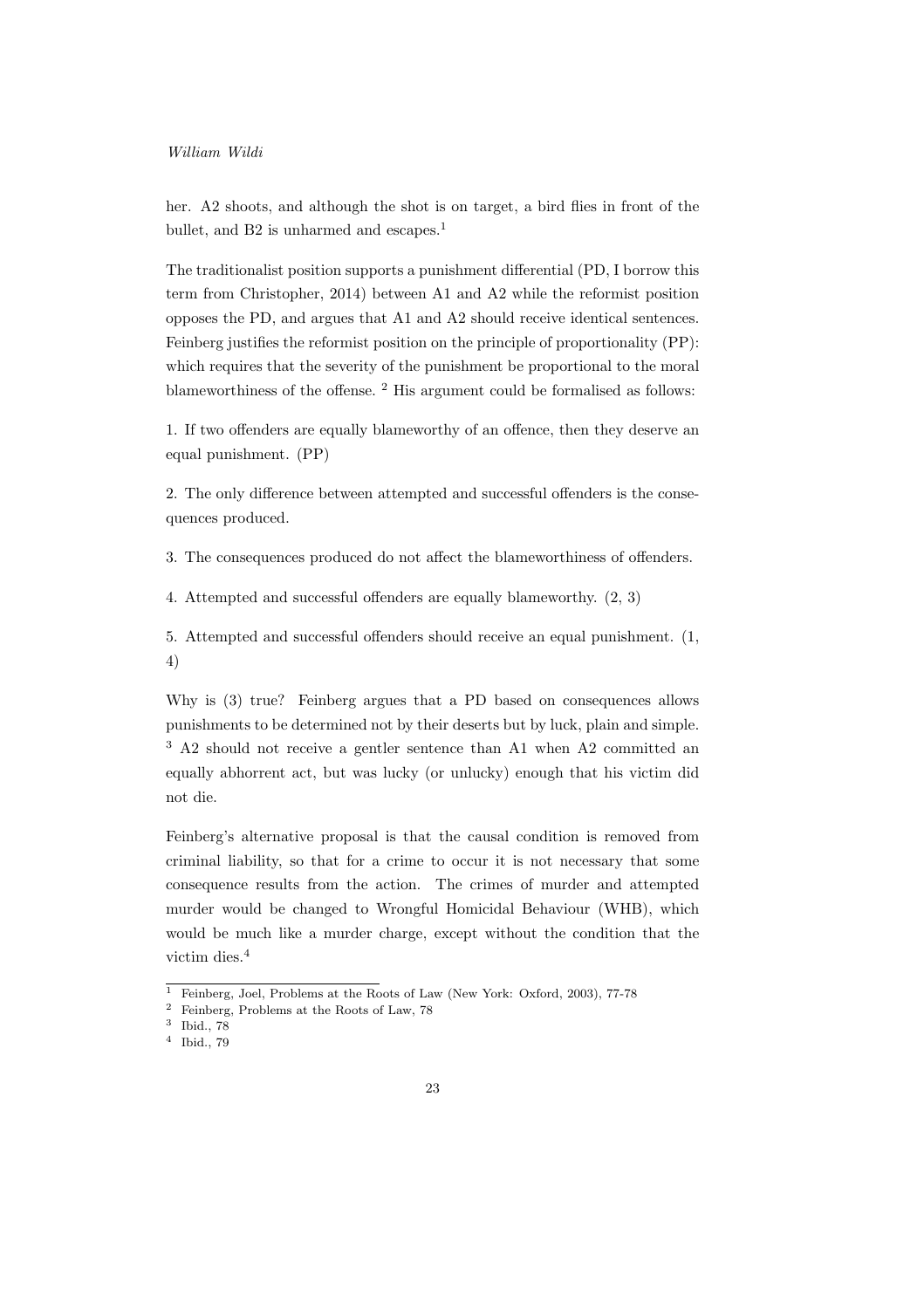## Repeated Attempts

My argument suggests that (2) is false; there is a difference between attempted and successful murders besides the consequences: you can murder an individual only once, whereas you can attempt to murder an individual multiple times. I will attempt to illustrate why this distinction undermines Feinberg's argument with 2 additional cases:

Case 3: A3 lines up a rifle to shoot B3 with the intention of killing her. A3 shoots, and although the shot is on target, a bird flies in front of the bullet, and B3 is unharmed and escapes. The next day A3 lines up a rifle once more to shoot B3 with the intention of killing her, this time A3 succeeds: B3 is killed.

Case 4: A4 lines up a rifle to shoot B4 with the intention of killing her. A4 shoots and kills B4. The next day A4 lines up a rifle to kill C4 with the intention of killing her. A4 shoots and kills C4.

Under Feinberg's proposal, A3 and A4 are guilty of two counts of WHB, and presumably then deserve equal punishment. However, we can clearly see the falsity of (2) now as there is a crucial difference here between the two cases besides the consequences. A3 could not have made the second attempt without having failed the first, whereas A4's second attempt was not contingent on the failure of the first. Is this feature morally relevant, however? There are three possible views:

- a. A3 and A4 are equally blameworthy.
- b. A3 is more blameworthy than A4.
- c. A4 is more blameworthy than A3.

(b) seems to be patently absurd, neither the reformist nor the traditionalist would support it. (a) appears to be the position of the reformist, but it seems somewhat to go against the very basis of Feinberg's reformist position; note that Feinberg criticises a PD in case 1 and 2 because:

The full explanation of how identical intentions produce importantly different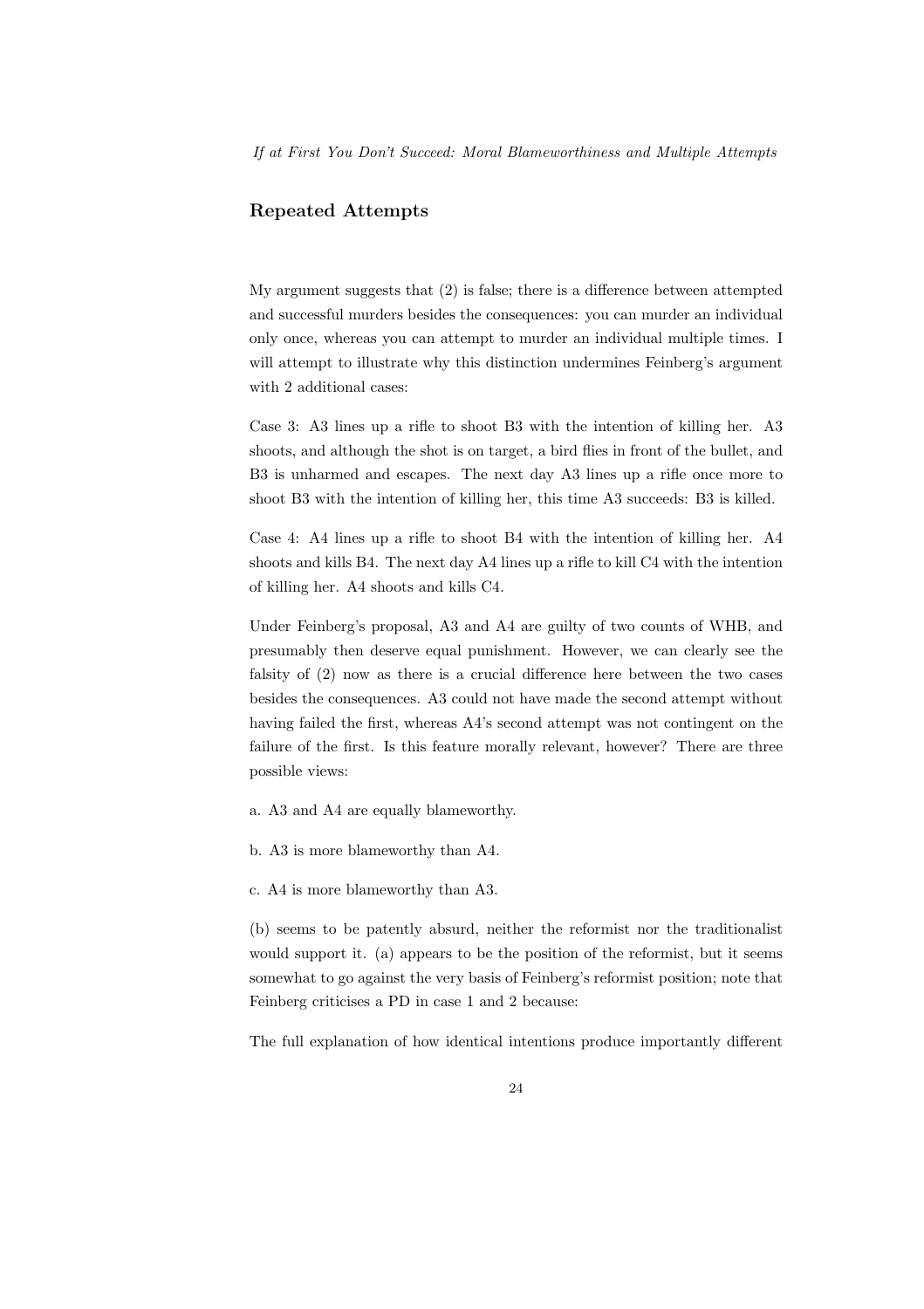results in these cases must appeal to factors that were beyond the control of one or another of the wouldbe assassins.<sup>5</sup>

It was not in the control of A3 that his first attempt failed; while it was in his control to decide to make the second attempt, it is still the case that A3's first attempt failing was causally necessary for A3s second attempt. Therefore, attempting to explain why A3 and A4 should receive identical sentences, one has to appeal to factors that were beyond the control of A3, which should lead Feinberg to favour interpretation (C), and accept a PD in this case.

It seems there is also an additional reason that A4 is more blameworthy; he has an intention to kill two people, whereas A3 only has an intention to kill one person. In of itself, regardless of the consequences, this gives us a reason to argue that A3 is less blameworthy than A4. Compare:

Case 5: A5 has an intention to kill B5, he knows that B5 is going to donate a kidney to C5 and thus save C5's life. A5 does not want to kill C5, but his only opportunity to kill B5 is before the transplant is done. A5 kills B5, and C5 dies as a result of not getting the kidney.

Case 6: A6 has an intention to kill B6, he knows that B6 is going to donate a kidney to C6 and thus save C6's life. A6 also want to kill C6, so decides to kill B6 before the transplant is done. A6 kills B6, and C6 dies as a result of not getting the kidney.

The consequences produced by A5 and A6 are identical, but it seems there is a good case to see A5 as less blameworthy than A6, as A5 only intends to kill one person, and although he foreseeably ends up causing two people to die, the second death was not intended, but inevitable by virtue of him fulfilling his intention of killing B5. A6, by comparison, intends to take the lives of both B6 and C6, and therefore specifically acts at a time where he can ensure that both of them die. Similarly, with A3 and A4, although they both commit two acts of WHB by Feinberg's account, it seems to be important to consider the fact that A3 only has the intention of killing one person, while A4 intends to kill 2.

The argument thus far then suggests that in certain cases, the PP does not

<sup>5</sup> Ibid., 78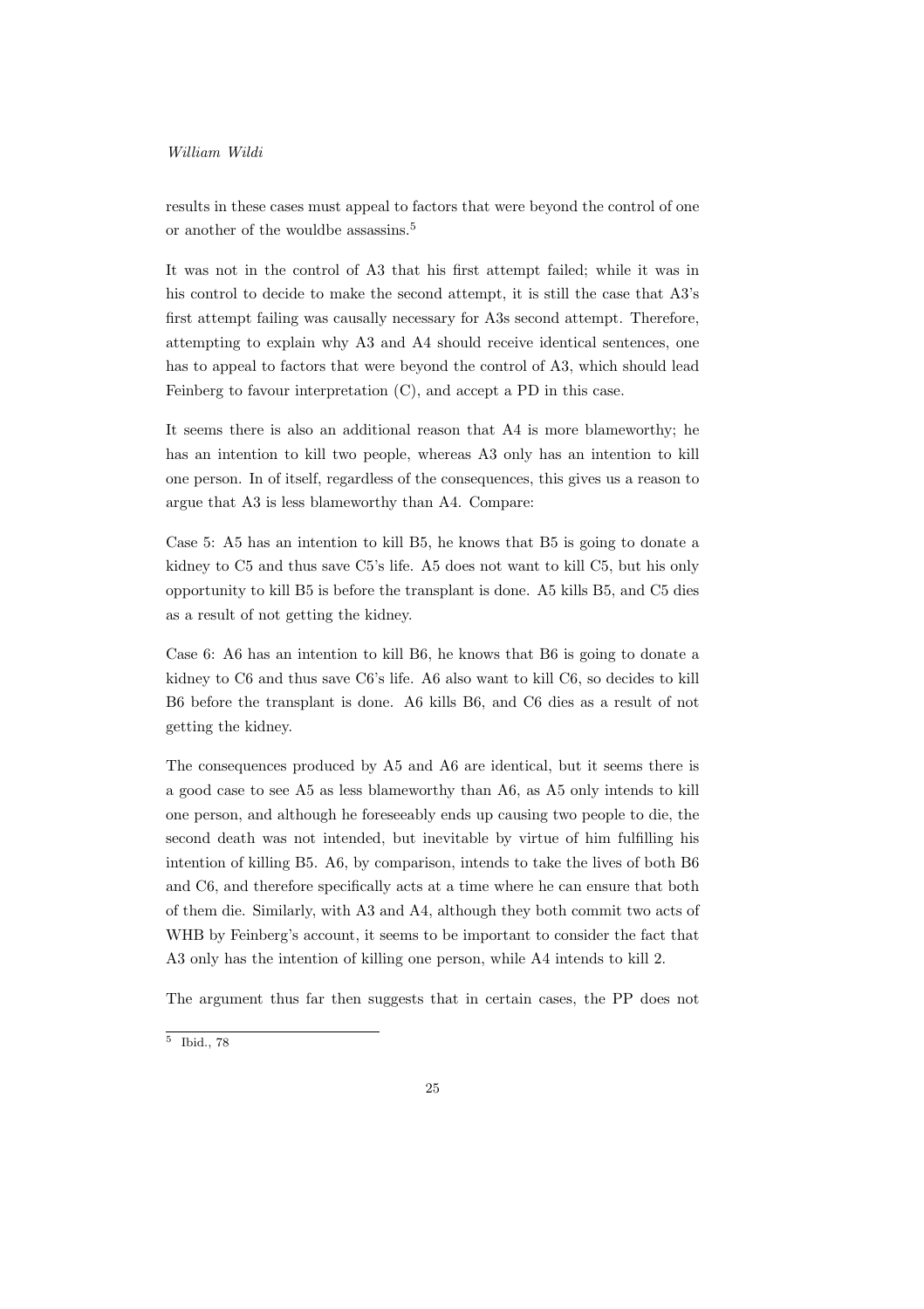imply that there should not be a PD between attempted and successful murders. In situations where someone attempts to murder a person more than once, application of the PP suggests there should be a lesser sentence than someone who attempts to or successfully murders two different people.

## An Objection

A potential way to defend Feinberg's argument is to argue that in truth A3 is equal in blameworthiness to A1 because he only made a single attempt on B3's life over the course of the two days. We might draw an analogy with firing an automatic weapon at someone to attempt to kill them; we would not regard each individual round fired as an attempted murder (or even a WHB), but the whole action as an attempt/WHB. A3 is therefore guilty of the same crime as A1, i.e. one count of WHB, while A4 is guilty of two counts, and hence we have now explained why A4 is more blameworthy than A3 without falsifying Feinberg's argument.

I dont think this argument can be reasonably sustained. Assume a society which accepts Feinberg's argument and has no PD for attempted and successful murders, and look at the following case:

Case 7: A7 lines up a rifle to shoot B7 with the intention of killing her. A7 shoots, and although the shot is on target, a bird flies in front of the bullet, and B7 is unharmed and escapes. A7 is arrested and sentenced for WHB for 20 years. 20 years later A7 is released and then attempts once more to kill B7 and this time A7 succeeds: B7 is killed.

If you think A3 only really made one attempt on B3's life you end up with a dilemma: has A7 only made one attempt on B7's life? If yes, then its clearly not legitimate to sentence A7 for murdering B7 because he's already been punished for the attempt. This is patently unacceptable. If no, then we have to draw some arbitrary expiry date for attempts such that A3 (who had a day between his attempts) and A7 (who had 20 years between his attempts) can be distinguished. Both outcomes are far less intuitive than just accepting that A3 and A7 made two separate attempts. Even if one favours the latter option, we can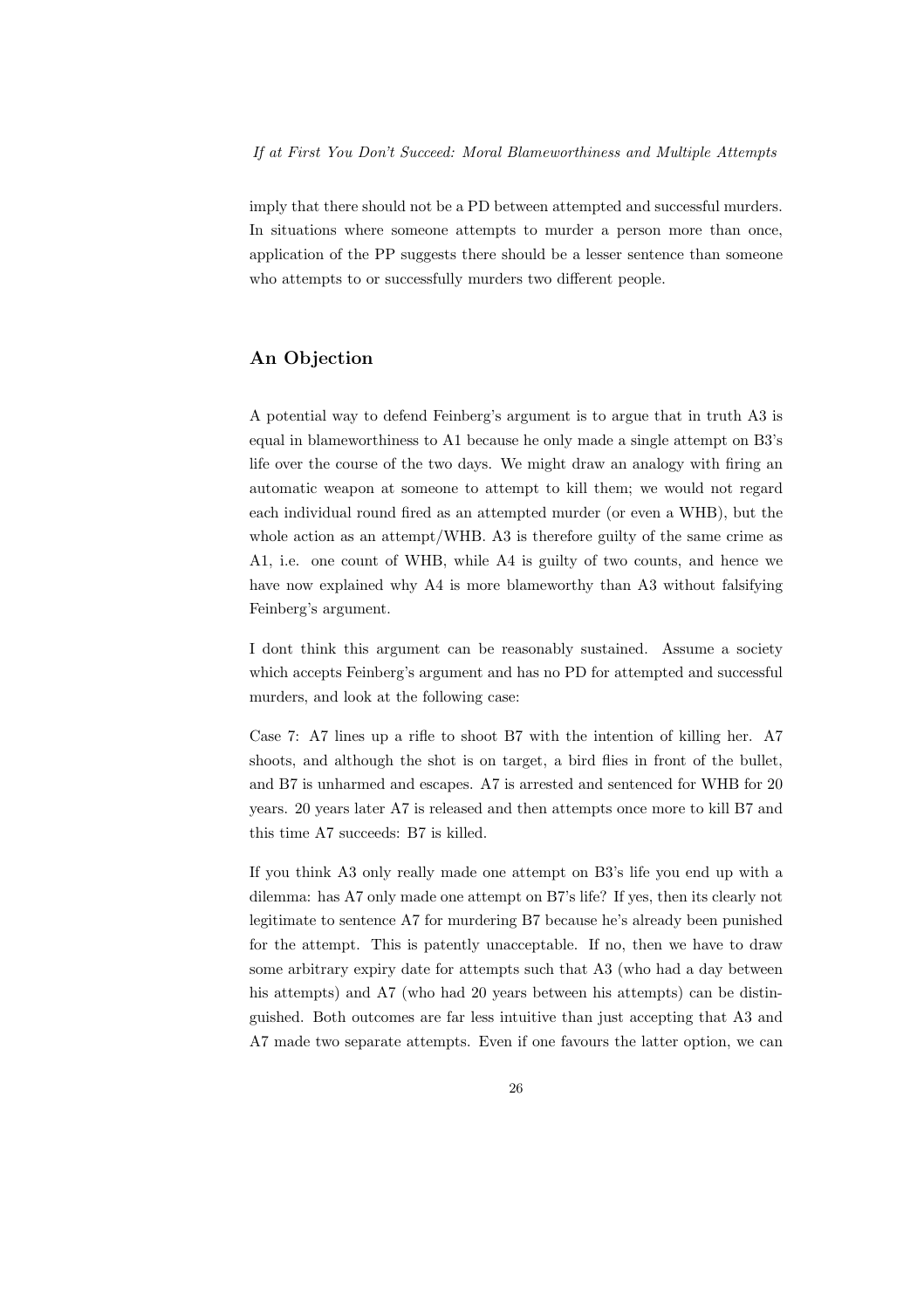just increase the duration between A3s two attempts until it passes whatever arbitrary threshold is set.

# Limitations and Implications

However, the reformist is not out of options. They can produce some cases in which the PD obviously cannot be justified on the grounds that attempts can be performed multiple times:

Case 8: A8 lines up a rifle to shoot B8 with the intention of killing her. A8 shoots, and although the shot is on target, a bird flies in front of the bullet. B8 however independently dies of bird flu moments later. A8 sees this and desists from further shots. B6 is dead, and A8 knows it, and hence cannot make any further attempt on B8's life. What could justify the PD between A1 and A8? Such a case certainly escapes my criticism, and hence I think if we accept the PP, A1 and A8 should get equal sentences. My examples therefore fail to establish a general principle that attempts should be punished less harshly than successful murders.

Similarly, I have only shown that A3 is less blameworthy than A4, this does not logically imply that A1 is more blameworthy than A2 in and of itself. I only show that an attempt and a successful murder on the same person is less blameworthy than two successful (or attempted) murders on two different people. It might well be the case that an argument can be made that A2 is less blameworthy than A1 on the basis that attempts are repeatable, but I am not sure such an argument is possible.

Furthermore, it is an obvious point that other crimes that are not murder can be performed multiple times, so my objection fails to establish any justification of the PD in such cases. My case is not necessarily exclusive to murder (say you attempt to cut off someone's right arm), but I generally accept this criticism; I do nothing to justify the PD in such cases.

The implications of my argument are therefore limited: what it establishes is that if you accept the PP, then at least in cases where multiple attempts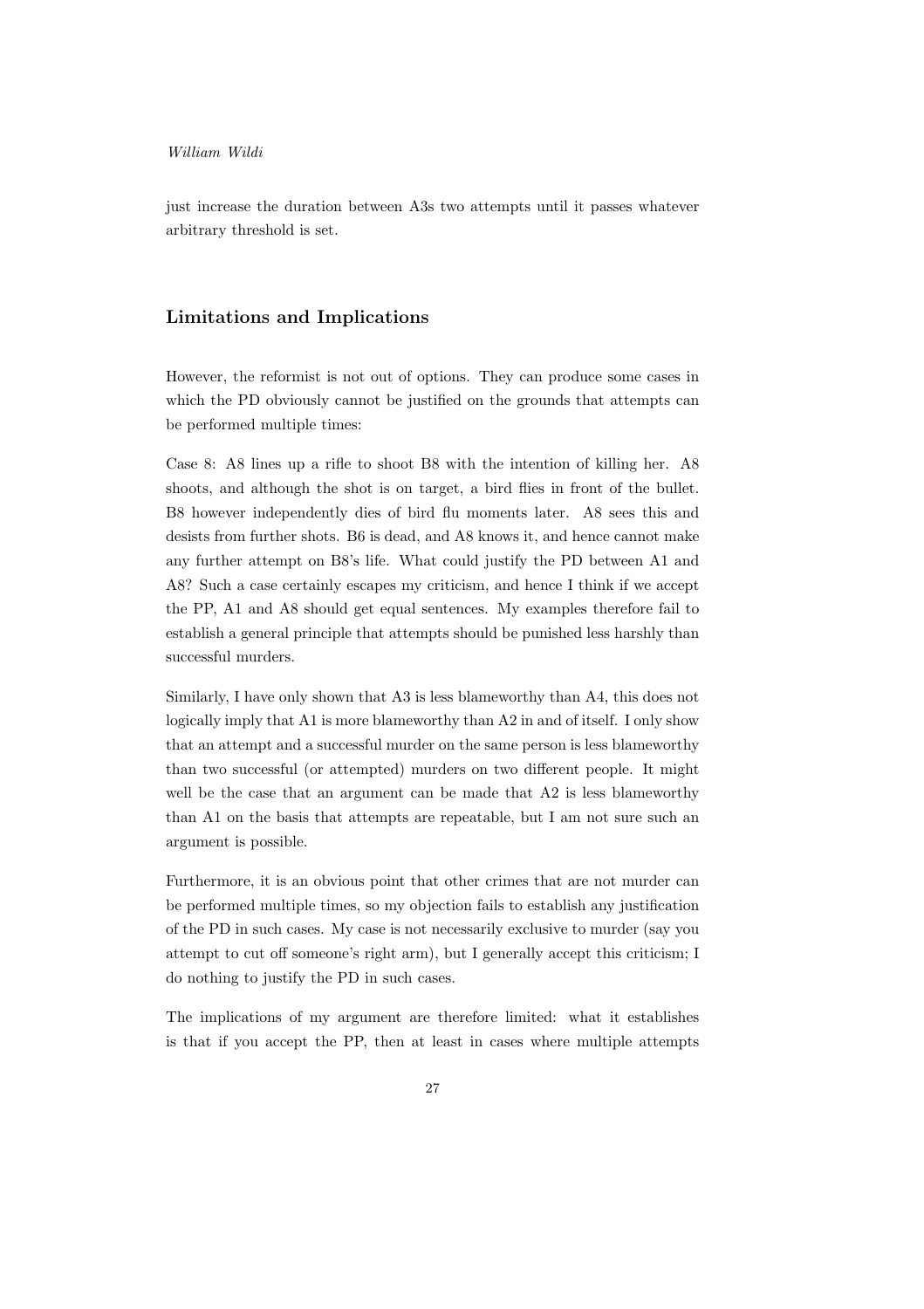are made on the same person, a PD is justified when compared to someone that makes an identical number of attempts on independent agents. WHB is therefore too simplistic to replace the distinction between murder and attempted murder.

I would suspect most people would agree with me that A3 should receive a somewhat greater punishment than A1, simply because it would be unfair to assume that A1 would have necessarily made a second attempt on B1's life had his first attempt failed. A3's punishment, however, should probably be quite substantially less severe than A4's because I have shown that A3 is substantially less blameworthy than A4.

# Conclusion

The reformist lays a powerful charge against the PD when we look at specific instances where the only difference is the consequences. I assumed the truth of the PP on which this argument is based, but I have shown that the repeatability of attempts can bring in different luck factors, and a PD can take such factors into account in some cases. The WHB as it stands would treat all such cases equally, and therefore does take into account luck factors that it intends to avoid. Feinberg's proposal of WHB ends up relying on a narrow application of the PP, which would need to be reformed to take examples like these into consideration.